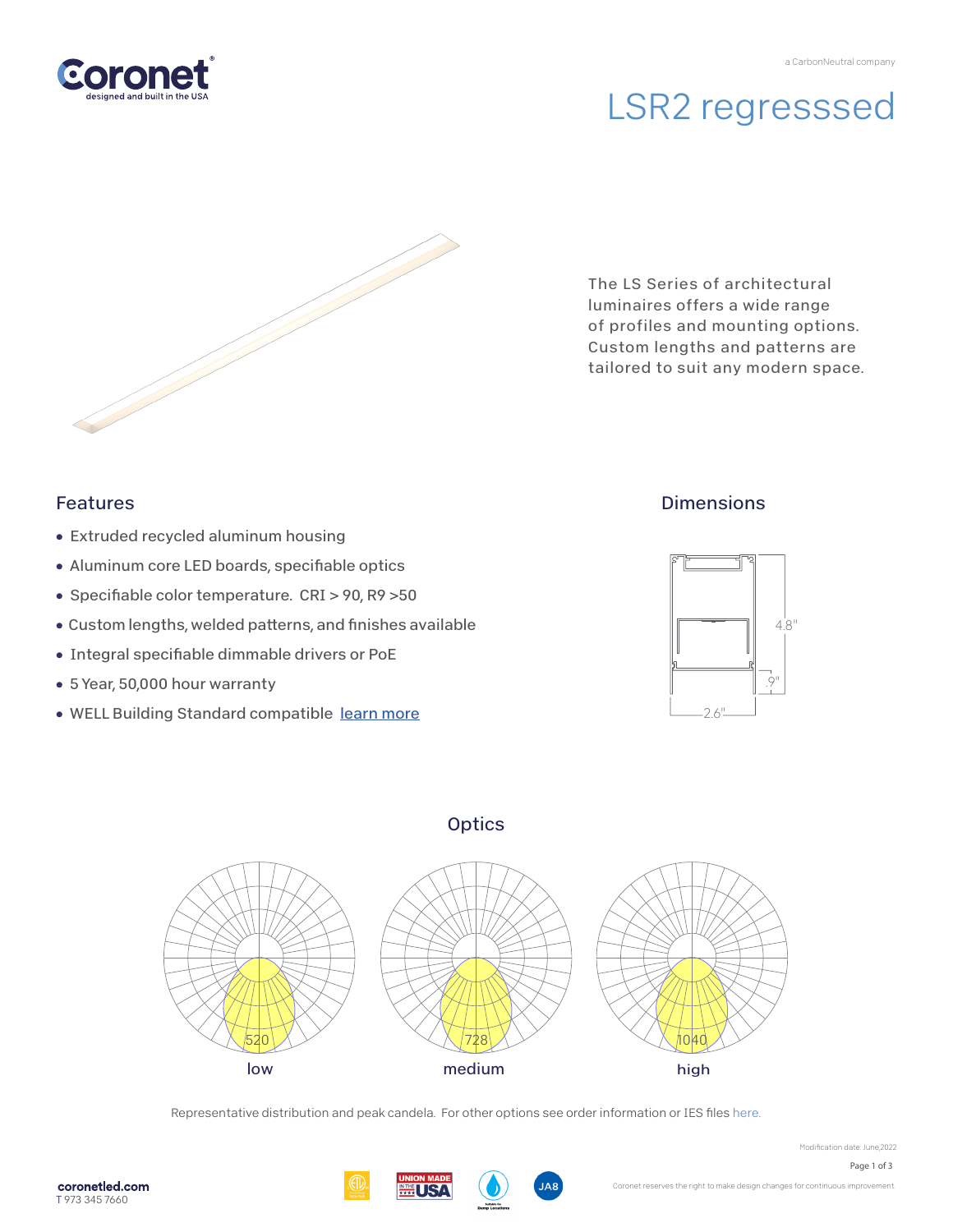

# LSR2 regresssed

### Ordering Information



#### **Performance**

Consult factory for other options.

| Output <sup>1</sup> |    | Watts/ft Lumens/ft |
|---------------------|----|--------------------|
| Low                 | b. | 302                |
| Medium              |    | 422                |
| High                | 1Λ | 603                |

'Based on a typically configured 90 CRI, 3500K luminaire using one driver.

Custom outputs available. Please consult factory. For 4000K multiply by 1.05; for 3000K 0.96; for 2700K, 0.92.

#### Technical Information



click [here or](https://coronetled.com/warranty-technical-info/) scan QR code

Wiring diagrams, PoE and sensor details

Modification date: June,2022

Page 2 of 3







Coronet reserves the right to make design changes for continuous improvement.